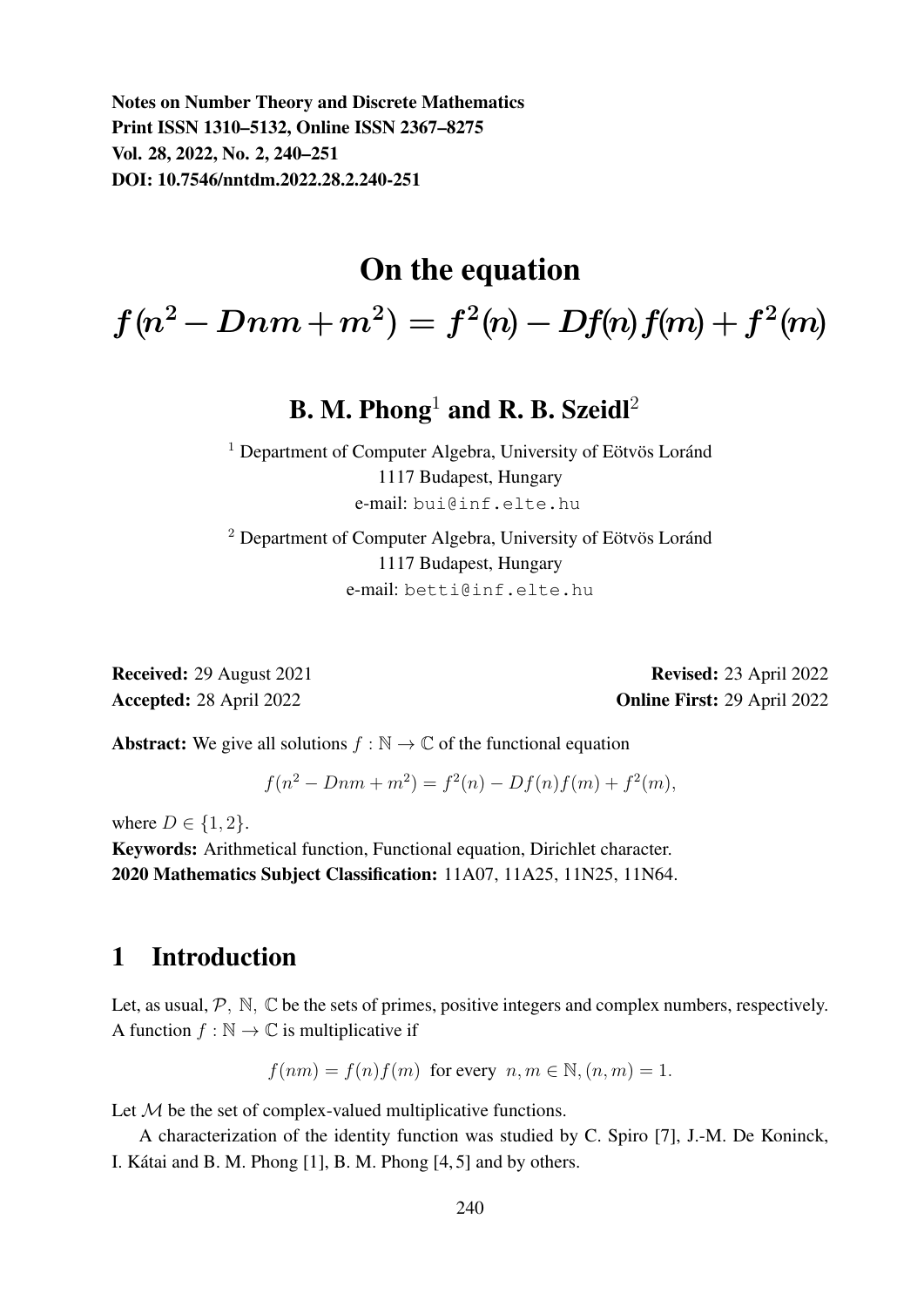In 1992, C. Spiro [7] proved that if  $f \in \mathcal{M}$  satisfies

 $f(p + q) = f(p) + f(q)$   $(\forall p, q \in \mathcal{P})$  and  $f(p_0) \neq 0$  for some  $p_0 \in \mathcal{P}$ ,

then  $f(n)$  is the identity function.

In 1997, J.-M. De Koninck, I. Kátai and B. M. Phong [1] proved that if a function  $f \in \mathcal{M}$ satisfies the condition

$$
f(p+m^2) = f(p) + f(m^2) \text{ for every } p \in \mathcal{P}, m \in \mathbb{N},
$$

then  $f(n) = n$  for all  $n \in \mathbb{N}$ .

Recently Poo-Sung Park [3] proved the following results:

**Theorem A.** *If a multiplicative function*  $f : \mathbb{N} \to \mathbb{C}$  *satisfies* 

$$
f(n^{2} + nm + m^{2}) = f^{2}(n) + f(n)f(m) + f^{2}(m)
$$
 for every  $n, m \in \mathbb{N}$ ,

*then* f *is the identity function.*

**Theorem B.** *A multiplicative function*  $f : \mathbb{N} \to \mathbb{C}$  *satisfies* 

$$
f(n^{2} - nm + m^{2}) = f^{2}(n) - f(n)f(m) + f^{2}(m)
$$

*if and only if* f *is one of the following:*

- 1. *the identity function*  $f(n) = n$ ;
- 2. *the constant function*  $f(n) = 1$ ;
- 3. *function*  $f_p$  *defined by:*

$$
f_p(n) = \begin{cases} 0, & \text{if } p \mid n \\ 1, & \text{if } p \nmid n \end{cases}
$$

*for some prime*  $p \equiv 2 \pmod{3}$ *.* 

For some generalizations of Theorem A we refer the works of B. M. M. Khanh [2], B. M. Phong and R. B. Szeidl [6]. They prove that if  $D \in \{1, 2, 3\}$  and an arithmetical function  $f : \mathbb{N} \to \mathbb{C}$  satisfy the conditions  $f(1) = 1$  and

$$
f(n^{2} + Dnm + m^{2}) = f^{2}(n) + Df(n)f(m) + f^{2}(m)
$$
 for every  $n, m \in \mathbb{N}$ ,

then  $f$  is the identity function.

In this note, we improve Theorem B as follows:

**Theorem 1.** An arithmetical function  $f : \mathbb{N} \to \mathbb{C}$  satisfies

$$
f(n^{2} - nm + m^{2}) = f^{2}(n) - f(n)f(m) + f^{2}(m) \text{ for every } n, m \in \mathbb{N}
$$

*if and only if* f *is one of the following:*

(a)  $f(n) = 0$  *for every*  $n \in \mathbb{N}$ ,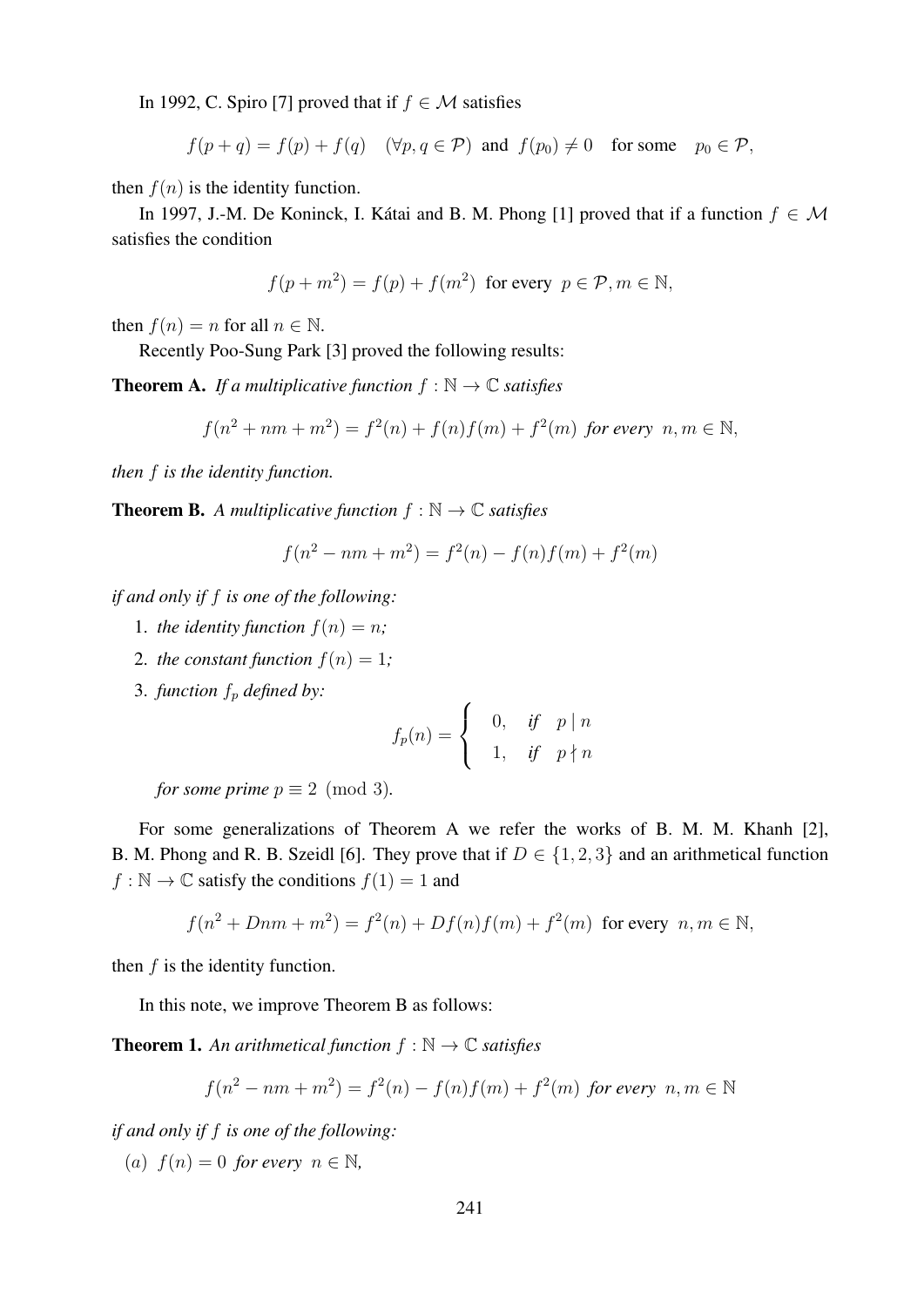\n- (b) 
$$
f(1) = 0
$$
 and  $f(n) = 1$  for every  $n \in \mathbb{N}, n \geq 2$ ,
\n- (c)  $f(n) = \Theta_M(n) = \begin{cases} 0, & \text{if } M \mid n \\ 1, & \text{if } M \nmid n, \end{cases}$  for every  $n \in \mathbb{N}$ , where
\n- (c1) either  $M = 2$ ,
\n- (c2) or  $M = q_1 \cdots q_s \geq 5$  is a square-free number,  $q_i \equiv 2 \pmod{3}$   $(i = 1, \ldots, s)$ ,
\n- (d)  $f(n) = 1$  for every  $n \in \mathbb{N}$ ,
\n

(e)  $f(n) = n$  *for every*  $n \in \mathbb{N}$ .

**Theorem 2.** An arithmetical function  $f : \mathbb{N} \to \mathbb{C}$  satisfies

$$
f(n^{2} - 2nm + m^{2}) = f^{2}(n) - 2f(n)f(m) + f^{2}(m)
$$
 for every  $n, m \in \mathbb{N}$ 

*if and only if* f *is one of the following:*

(A)  $f(n) = 0$  *for every*  $n \in \mathbb{N}$ ,

- (B)  $f(n) = \chi_2(n)$  *for every*  $n \in \mathbb{N}$ ,
- (C)  $f(n) = n$  *for every*  $n \in \mathbb{N}$ ,

*where*  $\chi_2(n)$  *is a Dirichlet character* (mod 2).

We infer from Theorem 1 and Theorem 2 the following results.

**Corollary 1.** *(Poo-Sung Park, Theorem A). A function*  $f \in \mathcal{M}$  *satisfies* 

$$
f(n^2 - nm + m^2) = f^2(n) - f(n)f(m) + f^2(m)
$$
 for every  $n, m \in \mathbb{N}$ 

*if and only if*  $f \in \{U, \chi_q, I\}$ *, where*  $U(n) = 1$ *,*  $I(n) = n$  *for every*  $n \in \mathbb{N}$  *and*  $\chi_q$  *is the Dirichlet principal character* (mod q),  $q \in \mathcal{P}, q \equiv 2 \pmod{3}$ .

**Corollary 2.** *A multiplicative function*  $f : \mathbb{N} \to \mathbb{C}$  *satisfies* 

$$
f(n^{2} - 2nm + m^{2}) = f^{2}(n) - 2f(n)f(m) + f^{2}(m)
$$
 for every  $n, m \in \mathbb{N}$ 

*if and only if*  $f \in \{\chi_2, I\}$ *, where*  $I(n) = n$  *for every*  $n \in \mathbb{N}$  *and*  $\chi_2$  *is the Dirichlet character* (mod 2)*.*

## 2 Lemmas

Assume that  $f : \mathbb{N} \to \mathbb{C}$  satisfies

$$
f(n^{2} - nm + m^{2}) = f^{2}(n) - f(n)f(m) + f^{2}(m)
$$
 for every  $n, m \in \mathbb{N}$ . (1)

First we prove the following lemma.

**Lemma 2.1.** *Assume that*  $f : \mathbb{N} \to \mathbb{C}$  *satisfies* (1). *Then* 

$$
f(k^2) = f^2(k) \tag{2}
$$

*and*

$$
\left(f(n) - f(m)\right)\left(f(n+m) - f(n) - f(m)\right) = 0.
$$
\n(3)

*hold for every*  $k, n, m \in \mathbb{N}$ .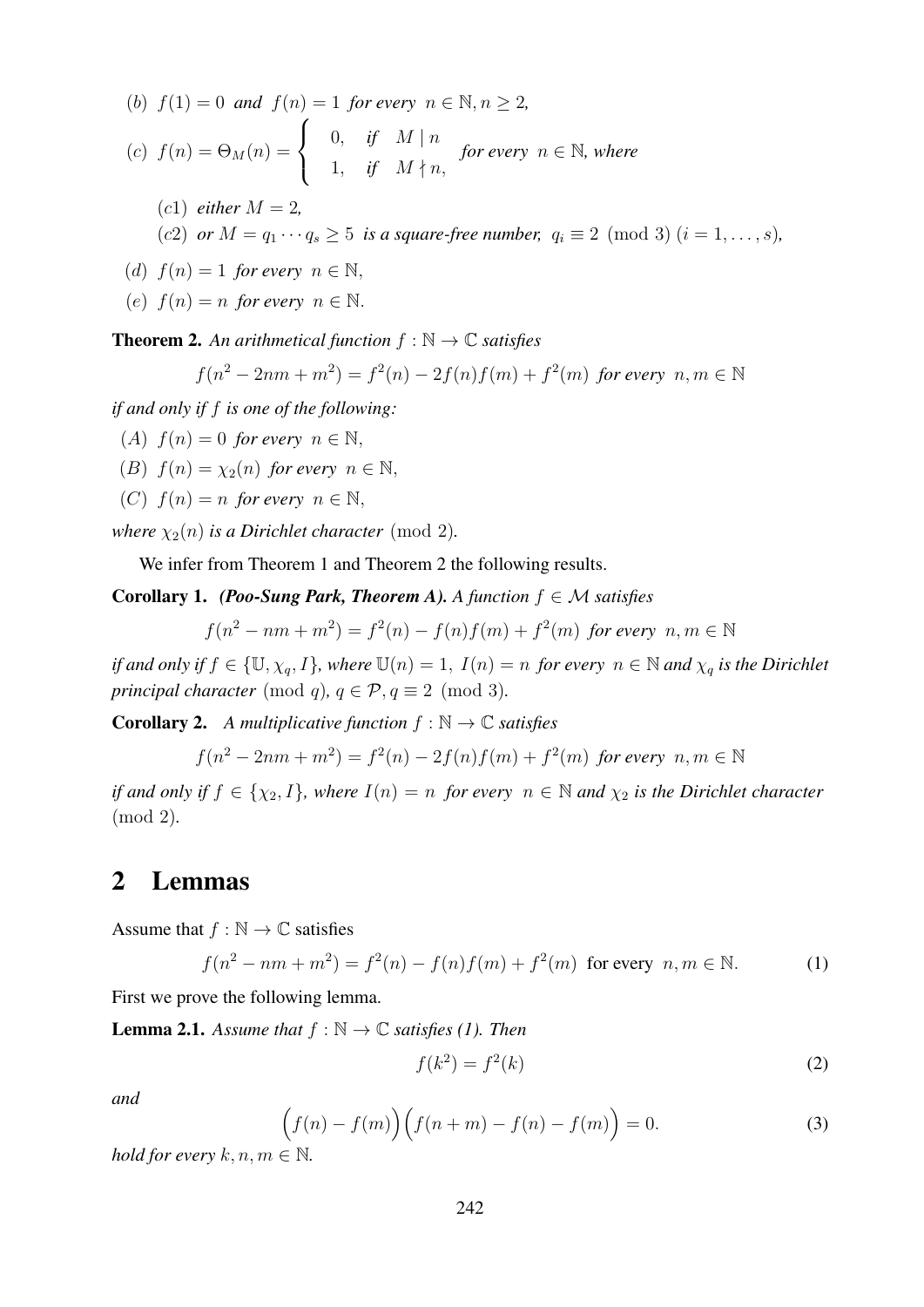*Proof.* The relation (2) is obvious, because by taking  $n = m = k$  into (1), we have

$$
f(k^{2}) = f(k^{2} - k \cdot k + k^{2}) = f^{2}(k) - f(k) \cdot f(k) + f^{2}(k) = f^{2}(k).
$$

In order to prove (3), we start with the relation

$$
(n+m)2 - (n+m)m + m2 = (n+m)2 - (n+m)n + n2,
$$

consequently it follows from (1) that

$$
f^{2}(n+m) - f(n+m)f(m) + f^{2}(m) = f^{2}(n+m) - f(n+m)f(n) + f^{2}(n),
$$

and so

$$
(f(n) - f(m)) (f(n+m) - f(n) - f(m)) = 0
$$

holds for every  $n, m \in \mathbb{N}$ . Thus, (3) and Lemma 2.1 are true.

**Lemma 2.2.** *Assume that*  $f : \mathbb{N} \to \mathbb{C}$  *satisfies* (1). *Then* 

$$
(f(1), f(2)) \in \left\{ (0,0), (0,1), (1,0), (1,1), (1,2) \right\}.
$$
 (4)

*Proof.* It is obvious from (2) that

$$
f(1) = f2(1)
$$
, i.e.,  $f(1) \in \{0, 1\}$ .

First, we infer from (1) and from  $3 = 2^2 - 2 \cdot 1 + 1^2$ ,  $3^2 - 3 \cdot 2 + 2^2 = 3^2 - 3 \cdot 1 + 1^2$  that

$$
f(3) = f^{2}(2) - f(2) \cdot f(1) + f^{2}(1)
$$

and

$$
0 = f^{2}(3) - f(3) \cdot f(2) + f^{2}(2) - (f^{2}(3) - f(3) \cdot f(1) + f^{2}(1))
$$
  
= 
$$
-f(3)\Big(f(2) - f(1)\Big) + \Big(f(2) - f(1)\Big)\Big(f(2) + f(1)\Big)
$$
  
= 
$$
- \Big(f(2) - f(1)\Big)\Big(f(3) - f(2) - f(1)\Big)
$$
  
= 
$$
- \Big(f(2) - f(1)\Big)\Big(f^{2}(2) - f(2)f(1) + f^{2}(1) - f(2) - f(1)\Big).
$$
 (5)

By using (5), it is obvious that

if 
$$
f(1) = 0
$$
, then  $f(2) (f^{2}(2) - f(2)) = f^{2}(2) (f(2) - 1) = 0$ 

and

if 
$$
f(1) = 1
$$
, then  $(f(2) - 1)(f^{2}(2) - 2f(2)) = f(2)(f(2) - 1)(f(2) - 2) = 0$ 

The last two relations prove (4).

Lemma 2.2 is proved.

## 3 Proof of Theorem 1

It is clear to check that the functions defined in  $(a)$ ,  $(b)$ ,  $(d)$  and  $(e)$  satisfy the functional equation (1). Let us consider the case (c). If  $M = 2$ , then  $f(n) = \Theta_2(n) = \chi_2(n)$  is the Dirichlet character (mod 2) and it is trivial that

$$
\chi_2(n^2 - nm + m^2) = \chi_2^2(n) - \chi_2(n)\chi_2(m) + \chi_2^2(m)
$$
 for every  $n, m \in \mathbb{N}$ .

 $\Box$ 

 $\Box$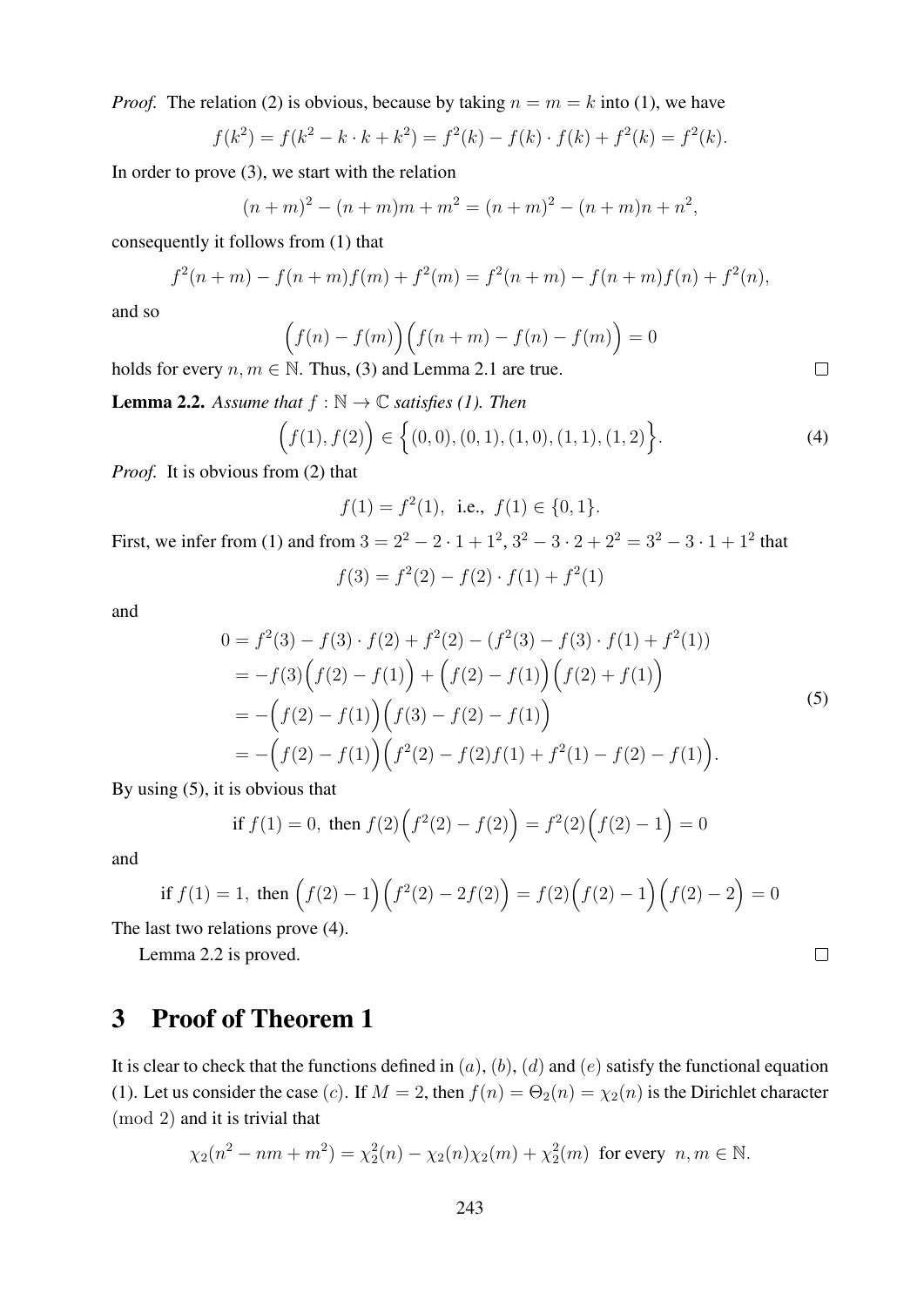Now we consider the case (c2). Let  $M = q_1 \cdots q_s \geq 5$  be a square-free number and  $q_i \equiv 2 \pmod{3}$  for every  $i \in \{1, \ldots, s\}$ . Let  $f(n) = \Theta_M(n)$  be a function defined in (c). Then we infer from the facts  $q_1 \equiv \cdots \equiv q_s \equiv 2 \pmod{3}$  that:

$$
\Theta_M(n^2 - nm + m^2) = 0 \iff n^2 - nm + m^2 \equiv 0 \pmod{M}
$$
  
\n
$$
\iff n^2 - nm + m^2 \equiv 0 \pmod{q_i} \text{ for every } i \in \{1, ..., s\}
$$
  
\n
$$
\iff q_i | n \text{ and } q_i | m \text{ for every } i \in \{1, ..., s\}
$$
  
\n
$$
\iff M | n \text{ and } M | m
$$
  
\n
$$
\iff \Theta_M^2(n) - \Theta_M(n)\Theta_M(m) + \Theta_M^2(m) = 0,
$$

consequently

$$
\Theta_M(n^2 - nm + m^2) = \Theta_M^2(n) - \Theta_M(n)\Theta_M(m) + \Theta_M^2(m)
$$

for every  $n, m \in \mathbb{N}$ .

In the above proof we have used that  $\Theta_M^2(n) - \Theta_M(n)\Theta_M(m) + \Theta_M^2(m) \in \{0,1\}$  for every  $n, m \in \mathbb{N}$ .

Now let us prove the "only if" part.

As we seen in the Lemma 2.2 there are five possibilities according to

$$
(f(1), f(2)) \in \left\{ (0,0), (0,1), (1,0), (1,1), (1,2) \right\}.
$$

(a) Assume that  $f(1) = 0$  and  $f(2) = 0$ . We will prove that

$$
f(n) = 0 \text{ for every } n \in \mathbb{N}.
$$
 (6)

It follows from (1) and (2) that

$$
f(3) = f2(2) - f(2)f(1) + f2(1) = 0
$$
 and  $f(4) = f2(2) = 0$ .

If we assume that  $f(1) = \cdots = f(N - 1) = 0$  and  $f(N) \neq 0$ , then  $N \geq 5$ . Now we apply (3) to get

$$
(f(1) - f(m))(f(m+1) - f(m) - f(1)) = -f(m)(f(m+1) - f(m)) = 0,
$$

and so

$$
f(m+1) = f(m) \quad \text{if} \quad f(m) \neq 0.
$$

This with the fact  $f(N) \neq 0$  implies that

$$
f(n) = f(N) \text{ for every } n \in \mathbb{N}, n \ge N.
$$

Since  $N \geq 5$ , we have

$$
(N-1)^2 - (N-1) \cdot 1 + 1^2 = N^2 - 3N + 3 \ge 5N - 3N + 3 = 2N + 3 > N,
$$
  
which implies

$$
f((N-1)^{2} - (N-1) \cdot 1 + 1^{2}) = f(N) \neq 0.
$$

This is impossible, because by (1) we obtain that

$$
f((N-1)^{2} - (N-1) \cdot 1 + 1^{2}) = f^{2}(N-1) - f(N-1) \cdot f(1) + f^{2}(1) = 0.
$$

Thus, we have proved that if  $f(1) = f(2) = 0$  then (6) is true. The proof of  $(a)$  is finished.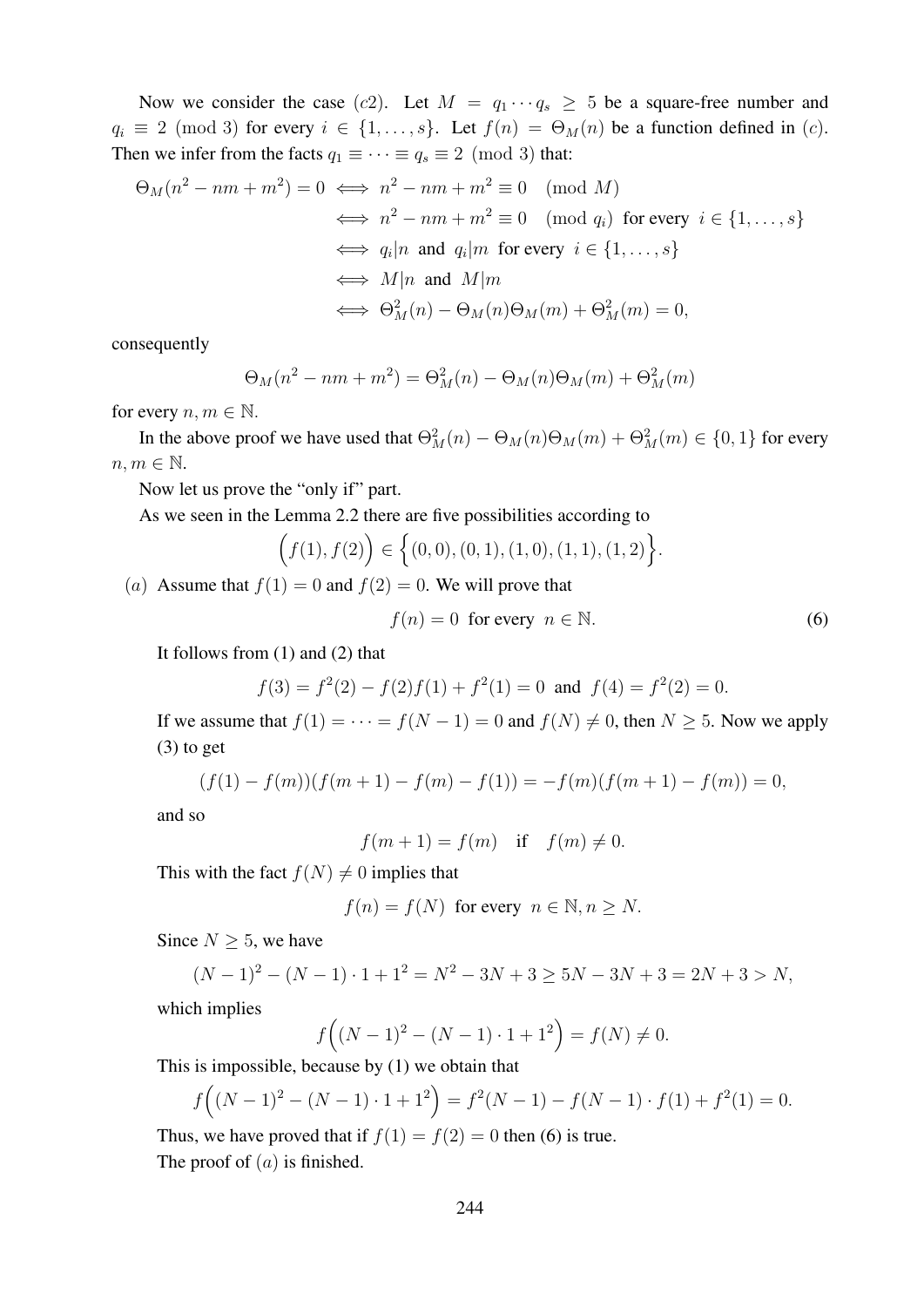(b) Assume that  $f(1) = 0$  and  $f(2) = 1$ . We will prove that  $f(n) = 1$  for every  $n \ge 2$ . Indeed, we infer from (3) that

$$
(f(n) - f(1)) (f(n+1) - f(n) - f(1)) = f(n) (f(n+1) - f(n)) = 0,
$$

consequently

$$
f(n+1) = f(n) \quad \text{if} \quad f(n) \neq 0.
$$

Since  $f(2) = 1$ , the last relation shows that  $f(3) = 1, f(4) = 1, \ldots$ , and  $f(n) = 1$  for every  $n \geq 2$ .

The proof of  $(b)$  is finished.

(c1) Assume that  $f(1) = 1$  and  $f(2) = 0$ . By applying (3), we have

$$
(f(n) - f(2)) (f(n+2) - f(n) - f(2)) = f(n) (f(n+2) - f(n)) = 0,
$$

consequently

$$
f(n+2) = f(n) \quad \text{if} \quad f(n) \neq 0.
$$

Thus, from the fact  $f(1) = 1$ , we have

$$
f(2k+1) = 1 \text{ for every } k \in \mathbb{N}.
$$
 (7)

Now we prove that

$$
f^{2}(2k) = f(2k) \text{ for every } k \in \mathbb{N}
$$
 (8)

and

$$
f(2k)\Big(f(2k+2)-1\Big)=0 \text{ for every } k \in \mathbb{N}.
$$
 (9)

It follows from (3) and (7) that

$$
(f(2k) - 1)(-f(2k)) = (f(2k) - f(1))(f(2k+1) - f(2k) - f(1)) = 0,
$$

which proves  $(8)$ .

On the other hand, it follows from (3), (8) that

$$
f(2k) f(2k+2) - f(2k) = f(2k) f(2k+2) - f^{2}(2k)
$$
  
=  $f(2k) (f(2k+2) - f(2k))$   
=  $(f(2k) - f(2)) (f(2k+2) - f(2k) - f(2)) = 0,$ 

which proves  $(9)$ .

Finally, we will prove that

$$
f(2k) = 0 \text{ for every } k \in \mathbb{N}.
$$
 (10)

Assume that there is a  $M \in \mathbb{N}$  such that  $f(2n) = 0$  for every  $n \lt M$ , and  $f(2M) \neq 0$ . Then (8) implies that  $f(2M) = 1$ , consequently it follows from (9) that

$$
f(2n) = 1 \text{ for every } n \ge M. \tag{11}
$$

Since  $f(2) = 0$  and  $f(4) = f^2(2) = 0$ , we have  $M \ge 3$ .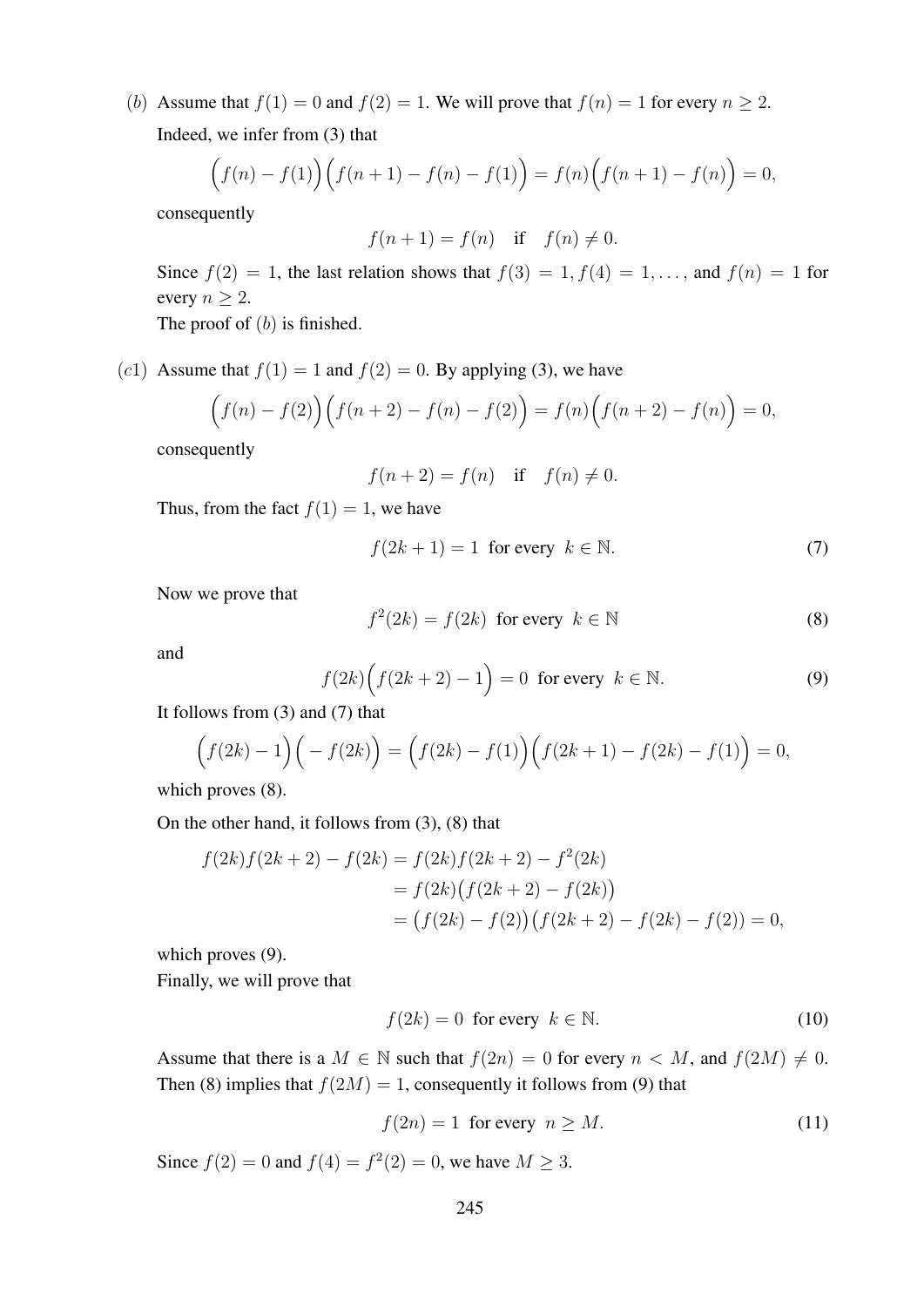Applying (3) for  $n = 2M - 2$  and  $m = 2$ , we have  $f(n) = f(2M - 2) = 0$ ,  $f(m) =$  $f(2) = 0$  and so

$$
f((2M-2)^2 - (2M-2) \cdot 2 + 2^2) = f^2(2M-2) - f(2M-2) \cdot f(2) + f^2(2) = 0.
$$

But it follows from  $M \geq 3$  that

$$
(2M-2)^2 - (2M-2) \cdot 2 + 2^2 = 4M^2 - 12M + 12 > 2M,
$$

which with (11) implies  $f((2M-2)^2 - (2M-2) \cdot 2 + 2^2) = 1$ . This is impossible. Thus we have proved (10), which with (7) implies that  $f(n) = \chi_2(n)$ . The proof of  $(c1)$  for  $M = 2$  is finished.

(c2) Now assume that  $f(1) = 1$ ,  $f(2) = 1$  and  $f(n) \neq 1$  for some  $n \in \mathbb{N}$ . In this case we have

$$
f(3) = f2(2) - f(2)f(1) + f2(1) = 1
$$
 and  $f(4) = f2(2) = 1$ .

It follows from our assumption that there is some number  $M \in \mathbb{N}$ ,  $M \geq 5$  such that

$$
f(M) \neq 1
$$
 and  $f(n) = 1$  for every  $n \in \{1, ..., M - 1\}$ . (12)

First we prove that

$$
f(M) = 0.\t(13)
$$

We infer from (3) that

$$
(f(M) - f(n)) (f(M+n) - f(M) - f(n)) = (f(M) - 1)(f(M+n) - f(M) - 1) = 0
$$
  
holds for every  $n \in \{1, M-1\}$  consequently

holds for every  $n \in \{1, \ldots, M-1\}$ , consequently

$$
f(M + n) = f(M) + 1 \text{ for every } n \in \{1, ..., M - 1\}.
$$

This with  $n = 1$  and  $n = 2$  implies that

$$
f(M + 1) = f(M) + 1
$$
 and  $f(M + 2) = f(M) + 1$ .

On the other hand, we infer from (3) that

$$
-f(M) = (f(M) + 1 - 1)(f(M) + 1 - (f(M) + 1) - 1)
$$
  
=  $(f(M + 1) - f(1))(f(M + 2) - f(M + 1) - f(1))$   
= 0.

Thus, the proof of (13) is finished. Let

$$
I := \{ n \in \mathbb{N} \mid f(n) = 1 \}.
$$

It follows from (12) that

$$
\{1,\ldots,M-1\} \subseteq I,
$$

and so we infer from (3), (12) and (13) that if  $n \in I$ , then

$$
f(n+M)-1 = f(n+M)-f(n)-f(M) = (f(n)-f(M)) (f(n+M)-f(n)-f(M)) = 0.
$$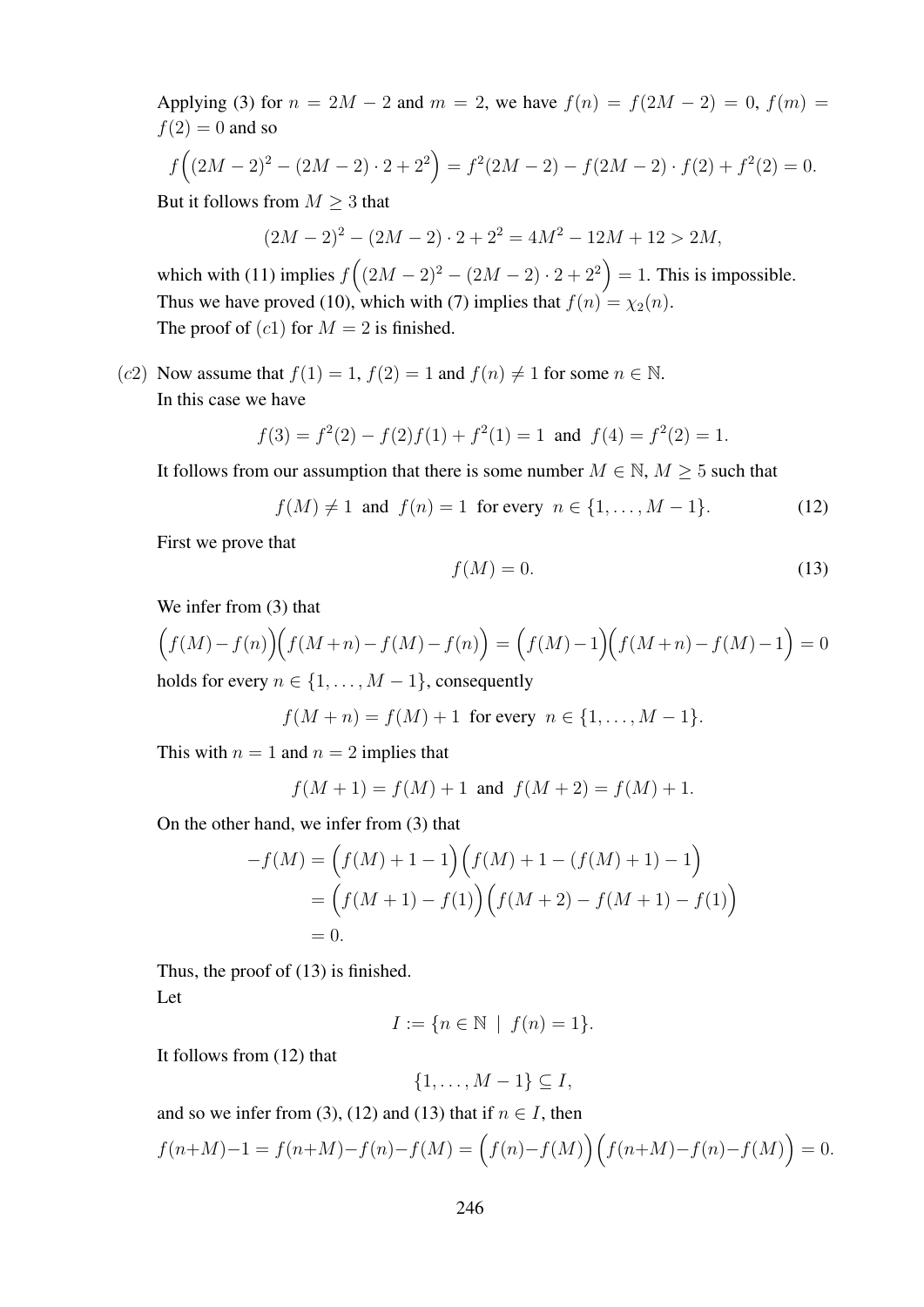Therefore, we have proved that

$$
f(n+M) = 1 \text{ for every } n \in I,
$$
\n(14)

which, using the fact  $\{1, \ldots, M-1\} \subseteq I$  shows that

$$
\{1, \ldots, M-1, M+1, \ldots, 2M-1\} \subseteq I.
$$

In the same way, we infer from (14) that

$$
\mathbb{N} \setminus \{M, 2M, \ldots\} \subseteq I. \tag{15}
$$

Now we will prove that

$$
f(Mt) = 0 \text{ for every } t \in \mathbb{N}.
$$
 (16)

Assume that (16) does not hold. Then there is a  $t_0 \in \mathbb{N}, t_0 \geq 2$  such that

$$
f(M) = \cdots = f((t_0 - 1)M) = 0
$$
 and  $f(t_0M) \neq 0$ .

By applying (3) and (15) with  $n = 1, m = t_0M$ , we have

$$
(1 - f(t_0M))(-f(t_0M)) = (f(1) - f(t_0M)) (f(t_0M + 1) - f(1) - f(t_0M)) = 0,
$$
  
consequently

quently

$$
f(t_0M)\in\{0,1\}.
$$

If  $f(t_0M) \neq 0$ , then  $f(t_0M) = 1$ ,  $t_0M \in I$ . This fact with (14) implies that

$$
f(tM) = 1 \text{ for every } t \in \mathbb{N}, t \ge t_0. \tag{17}
$$

Now we apply (1) for  $n = m = (t_0 - 1)M$ , we obtain that

$$
f((t_0 - 1)M)^2) = f^2((t_0 - 1)M) = 0.
$$

This contradicts to (17), because

$$
(t_0 - 1)^2 M = 5(t_0 - 1)^2 \ge t_0,
$$

which with  $(17)$  implies

$$
f\left(\left((t_0-1)M\right)^2\right) = 1.
$$

Thus, the proof of (16) is finished, which proves that

$$
f(n) = \Theta_M(n) = \begin{cases} 0, & \text{if } M \mid n \\ 1, & \text{if } M \nmid n. \end{cases}
$$
 (18)

Now we prove that  $M$  is a square-free number and every prime divisor of  $M$  is congruent to 2 (mod 3). Let  $M = P^2Q$ , where  $Q = q_1 \cdots q_s$  is a square-free number. Then

$$
M|(PQ)^2 - PQM + M^2 = M(Q - PQ + M),
$$

and so we obtain from (18) that

$$
0 = f((PQ)^{2} - PQM + M^{2}) = f^{2}(PQ) - f(PQ)f(M) + f^{2}(M) = f^{2}(PQ),
$$

which implies

$$
f(PQ) = 0
$$
 and  $M = P^2Q \le PQ$ .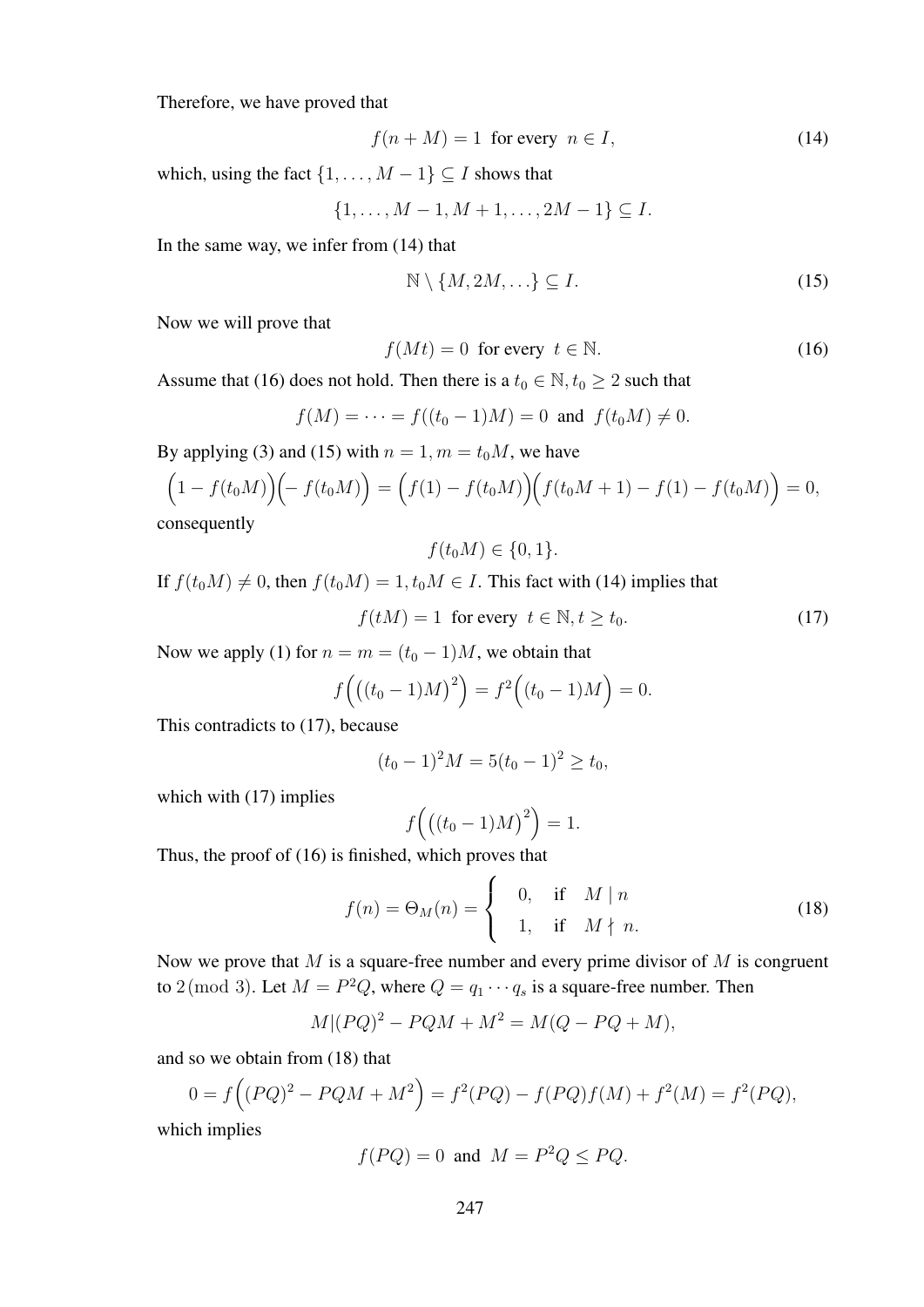This implies that  $P = 1$  and  $M = Q = q_1 \cdots q_s$ . It is clear to show that  $(M, 3) = 1$ . Assume by contradiction that  $M = 3R$ , then  $M | 3R^2 = R^2 - R \cdot (2R) + (2R)^2$ , and so we have from (18)

$$
0 = f(3R2) = f2(R) - f(R)f(2R) + f2(2R) = 12 - 12 + 12 = 1,
$$

which is impossible, because  $M \nmid R$ ,  $M \nmid 2R$  and  $f(R) = f(2R) = 1$ .

Now we prove that  $q \equiv 2 \pmod{3}$  for every prime  $q \mid M$ . Assume by contradiction that  $q|M$  and  $q \equiv 1 \pmod{3}$ . Then

$$
x^{2} - xy + y^{2} \equiv 0 \pmod{q} \iff (2x - y)^{2} \equiv -3y^{2} \pmod{q}.
$$

Since  $q \equiv 1 \pmod{3}$ , we have  $\left(\frac{-3}{q}\right)$  $\left(\frac{-3}{q}\right) = \left(\frac{q}{3}\right)$  $\left(\frac{q}{3}\right) = 1$ , consequently there are  $n, m \in \mathbb{N}$  such that  $n^2-nm+m^2\equiv 0\ ({\rm mod}\ M)$ ,  $(nm,q)=1$ . Hence  $M\nmid n,m$  and so  $f(n)=f(m)=1$ , infer from (18) that

$$
0 = f\left(n^2 - nm + m^2\right) = f^2(n) - f(n)f(m) + f^2(m) = 1 - 1 \cdot 1 + 1^2 = 1,
$$

which is impossible.

Thus, we proved the assertions  $(c2)$  and  $(c)$  of Theorem 1.

- (d) Assume that  $f(1) = 1$ ,  $f(2) = 1$  and  $f(n) = 1$  for every  $n \in \mathbb{N}, n \geq 3$ . Then  $f(n) = 1$  for every  $n \in \mathbb{N}$ , and so the assertion  $(d)$  is proved.
- (e) Assume that  $f(1) = 1$  and  $f(2) = 2$ . Assume that  $f(n) = n$  for every  $n < N$ , where  $N \geq 3$ . Then we infer from (3) that

$$
(N-2)(f(N) - N) = (f(N-1) - f(1))(f((N-1) + 1) - f(N-1) - f(1)) = 0,
$$

which proves  $f(N) = N$ .

The case  $(e)$  is true, and so Theorem 1 is proved.

$$
\Box
$$

### 4 Proof of Theorem 2

It is clear to check that the functions defined in  $(A)$ ,  $(B)$  and  $(C)$  satisfy the functional equation (1). Now we prove the "only if" part.

Assume that  $f : \mathbb{N} \to \mathbb{C}$  satisfies

$$
f(n^{2} - 2nm + m^{2}) = f^{2}(n) - 2f(n)f(m) + f^{2}(m)
$$
 for every  $n, m \in \mathbb{N}$ . (19)

First we note that

$$
f(k^{2}) = (f(n+k) - f(n))^{2} \text{ for every } n, k \in \mathbb{N}.
$$
 (20)

This follows direct from (19) if  $m = n + k$ .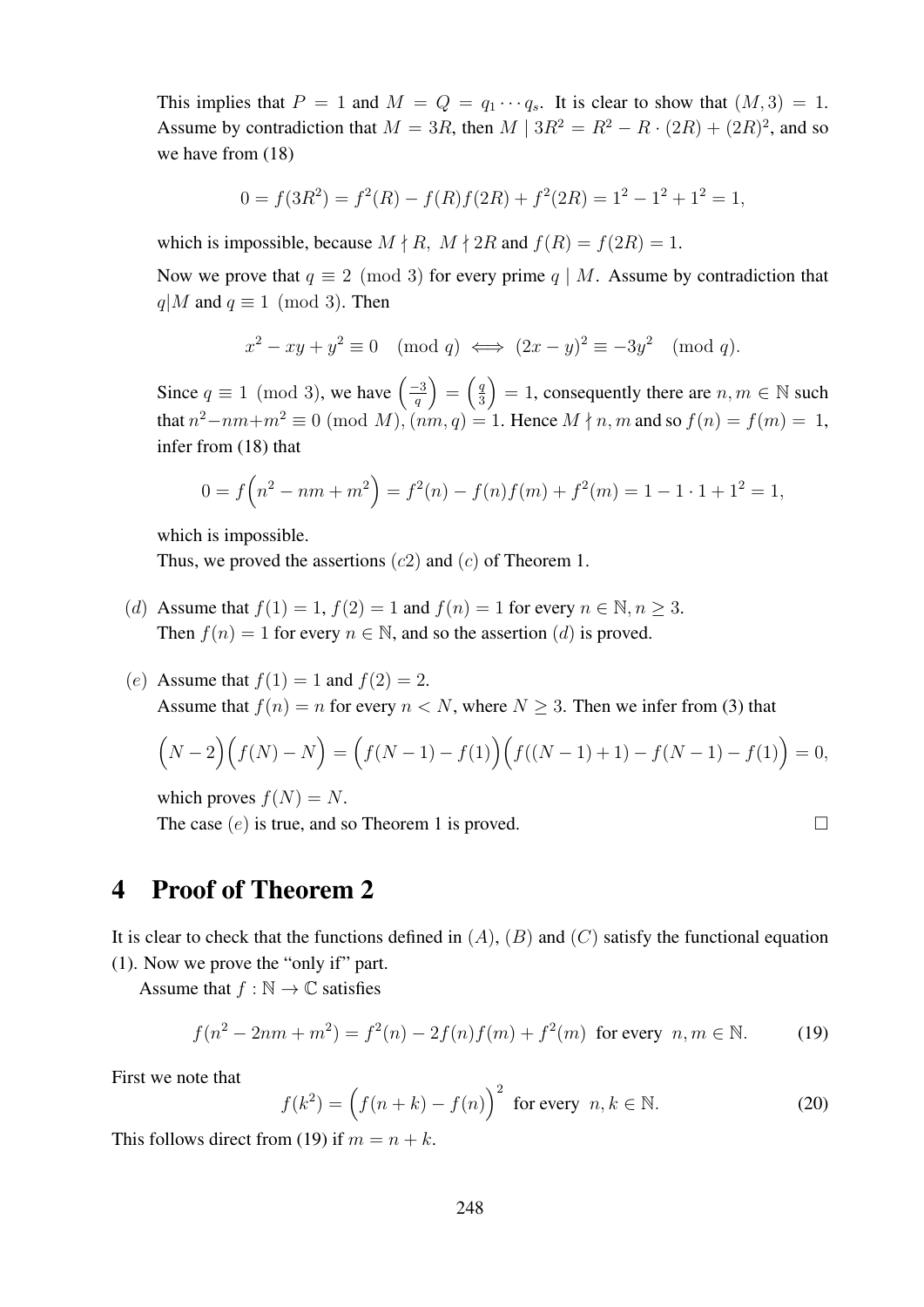In the following we shall use the notation  $[N, x, y, u, v] \in S$  if

$$
N = x^2 - 2xy + y^2 = u^2 - 2uv + v^2.
$$

It is obvious that if  $[N, x, y, u, v] \in S$ , then we infer from (19) that

$$
E(N) := f^{2}(x) - 2f(x)f(y) + f^{2}(y) - (f^{2}(u) - 2f(u)f(v) + f^{2}(v)) = 0.
$$

One can check that  $[1, 3, 2, 2, 1] \in S$ , consequently

$$
E(1) = f2(3) - 2f(3)f(2) + f2(2) - (f2(2) - 2f(2)f(1) + f2(1))
$$
  
= -(f(3) - f(1))(-f(3) + 2f(2) - f(1)) = 0.

Thus, we have two cases:

- $(A) f(3) = f(1)$
- (B)  $f(3) \neq f(1)$  and  $f(3) = 2f(2) f(1)$ .

Let us consider the case  $(A)$ , i.e.  $f(3) = f(1)$ . In this case, we obtain from (20) that

$$
f(4) = f(22) = (f(1 + 2) - f(1))^{2} = 0
$$

and so the fact  $[4, 4, 2, 3, 1] \in \mathcal{S}$  implies

$$
0 = E(4) = f2(4) - 2f(4)f(2) + f2(2) - (f2(3) - 2f(3)f(1) + f2(1)) = f2(2).
$$

Since  $f(3) = f(1)$  and  $f(2) = f(4) = 0$ , we may assume that  $f(n) = f(1)\chi_2(n)$  holds for every  $n \leq 4$ . Then we infer from (20) that

$$
0 = f(22) = (f(n + 1) - f(n - 1))^{2},
$$

which gives

$$
f(n + 1) = f(n - 1) = f(1)\chi_2(n - 1) = f(n - 1) = f(1)\chi_2(n + 1).
$$

Thus, we have proved that  $f(n) = f(1)\chi_2(n)$  holds for every  $n \in \mathbb{N}$ . Therefore we infer from (19) that  $f(1) \in \{0, 1\}$ . Thus we have two solutions: either  $f(n) = 0$ , or  $f(n) = \chi_2(n)$  for every  $n \in \mathbb{N}$ .

Now we consider the case (B). Assume that  $f(3) \neq f(1)$  and  $f(3) = 2f(2) - f(1)$ . Then  $f(2) - f(1) \neq 0$ . We infer from the fact  $[4, 5, 3, 3, 1] \in S$  that

$$
E(4) = f2(5) - 2f(5)f(3) + f2(3) - (f2(3) - 2f(3)f(1) + f2(1))
$$
  
=  $(f(5) - f(1))(f(5) - 2f(3) + f(1))$   
=  $(f(5) - f(1))(f(5) - 4f(2) + 3f(1)) = 0.$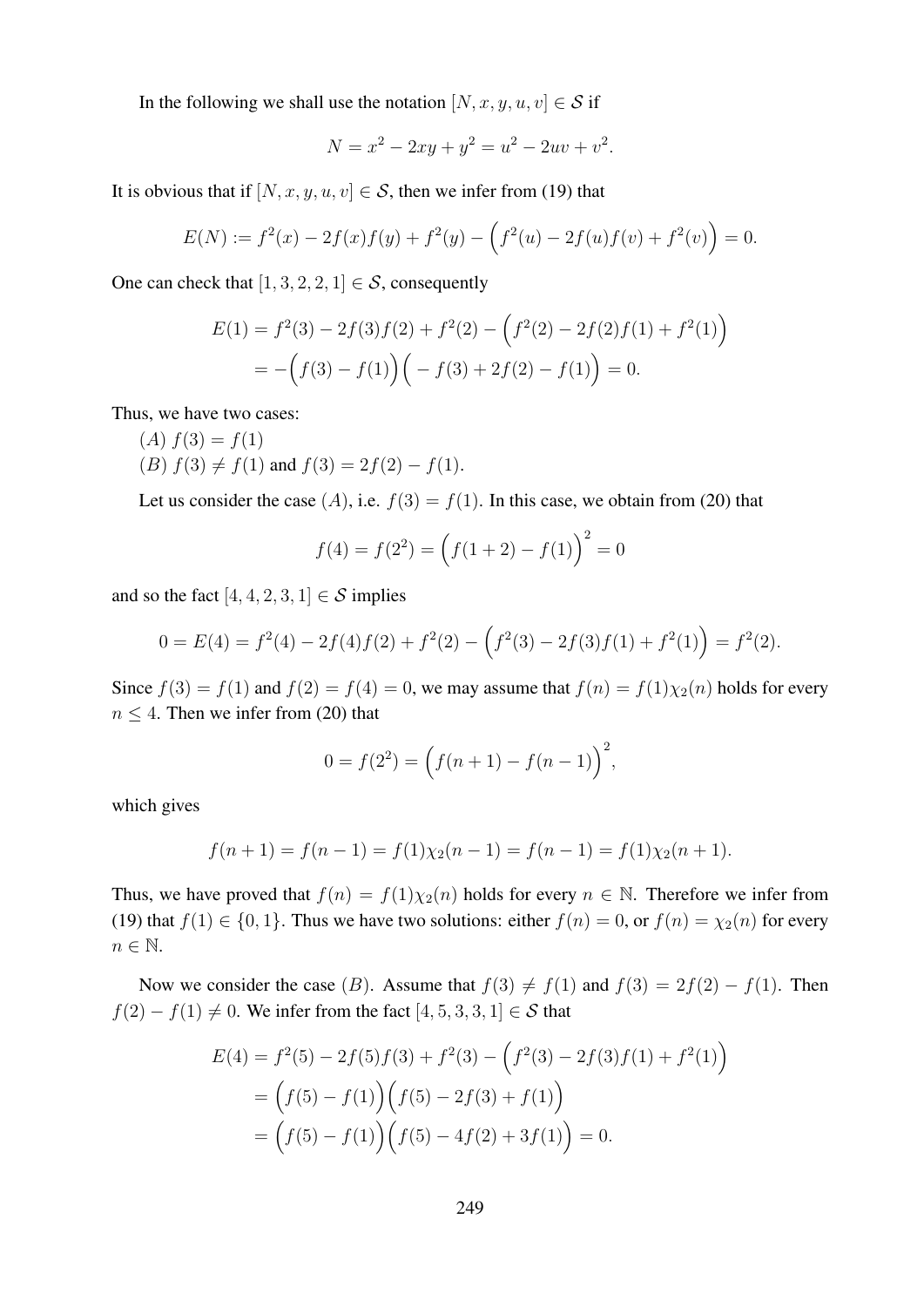First we prove that  $f(5) - f(1) \neq 0$ , consequently

$$
f(5) = 4f(2) - 3f(1). \tag{21}
$$

Assume that  $f(5) = f(1)$ . Then we infer from the facts  $[1, 5, 4, 4, 3] \in S$  and

$$
f(4) = (f(3) - f(1))^2 = 4(f(2) - f(1))^2 = 4f(1)
$$

that

$$
E(1) = f2(5) - 2f(5)f(4) + f2(4) - (f2(4) - 2f(4)f(3) + f2(3))
$$
  
= f<sup>2</sup>(1) - 8f<sup>2</sup>(1) + 8f(1)(2f(2) - f(1)) - (2f(2) - f(1))<sup>2</sup>  
= 4(f(2) - f(1)) (4f(1) - f(2)) = 0.

Since  $f(2) - f(1) \neq 0$ , the last relation implies that  $f(2) = 4f(1)$ , and so  $f(3) = 2f(2) - f(1) =$ 7f(1). Since  $f(3) = 7f(1) \neq f(1)$ , we have  $f(1) \neq 0$ . But one can check that  $[4, 5, 3, 4, 2] \in S$ , consequently

$$
E(4) = f2(5) - 2f(5)f(3) + f2(3) - (f2(4) - 2f(4)f(2) + f2(2))
$$
  
= f<sup>2</sup>(1) - 14f(1)f(1) + 49f<sup>2</sup>(1) - (16f<sup>2</sup>(1) - 32f(1)f(1) + 16f<sup>2</sup>(1))  
= 36f<sup>2</sup>(1) = 0.

This is impossible, because  $f(1) \neq 0$ . Therefore, we have proved that (21) is true.

Now assume that (21) is true, i.e.,  $f(5) = 4f(2) - 3f(1)$ . Then we infer from the facts  $f(3) = 2f(2) - f(1)$ ,  $f(4) = 4f(1)$  and  $[1, 5, 4, 4, 3] \in S$  that

$$
E(1) = f^{2}(5) - 2f(5)f(4) + f^{2}(4) - (f^{2}(4) - 2f(4)f(3) + f^{2}(3))
$$
  
=  $(4f(2) - 3f(1))^{2} - 8f(1)(4f(2) - 3f(1)) + (4f(1))^{2}$   
 $- (4f(1))^{2} + 8f(1)(2f(2) - f(1)) - (2f(2) - f(1))^{2}$   
=  $12(f(2) - f(1))((f(2) - 2f(1))) = 0.$ 

Since  $f(2) - f(1) \neq 0$ , the last relation shows that  $f(2) = 2f(1)$ .

On other hand, we infer from (20) that  $f(1) = f(1^2) = (f(2) - f(1))^2 = f^2(1)$ , which with the fact  $f(2) - f(1) = 2f(1) - f(1) = f(1) \neq 0$  implies that  $f(1) = 1$ . Consequently

$$
f(1) = 1
$$
,  $f(2) = 2f(1) = 2$ ,  $f(3) = 2F(2) - f(1) = 3f(1) = 3$  and  $f(4) = 4f(1) = 4$ .

Assume that  $f(n) = n$  for every  $n \leq N$ , where  $N \geq 4$ . The we obtain from (20) that

$$
1 = f(12) = (f(N) - f(N-1))2 = (f(N) - (N-1))2 = f2(N) - 2(N-1)f(N) + (N-1)2
$$
  
and

and

$$
4 = f(4) = f(22) = (f(N) - f(N - 2))^{2} = (f(N) - (N - 2))^{2}
$$

$$
= f2(N) - 2(N - 2)f(N) + (N - 2)2.
$$